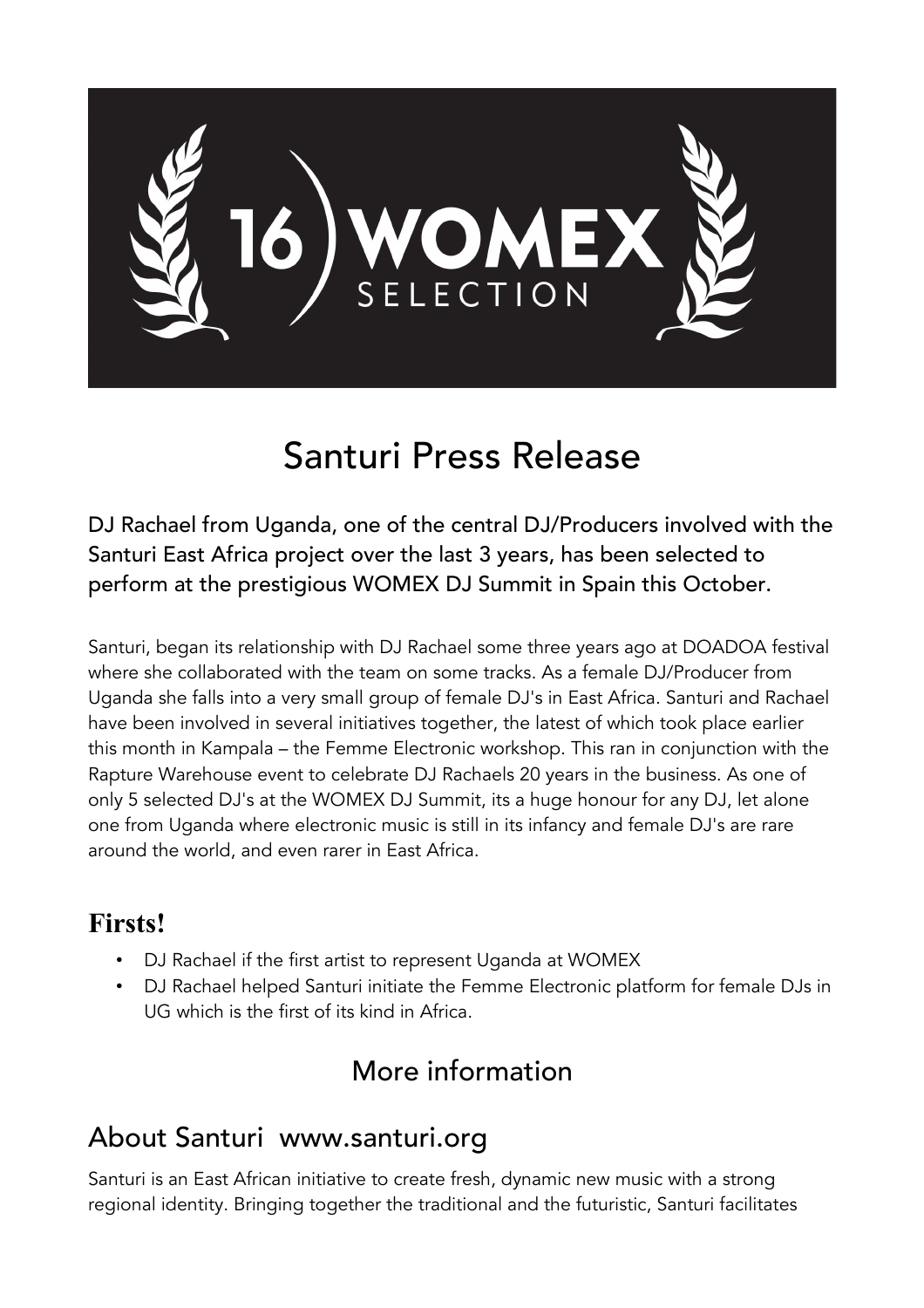collaborations between musicians, DJs and electronic music producers, with the purpose of supporting and nurturing a spirit of artistic adventurousness. Bridging the gap between traditional artists, instruments, rhythms and cultures and the cutting edge of the global underground music scene, Santuri has various exciting projects underway in Tanzania, Kenya and Uganda.

Santuri is a not-for-profit limited-by-guarantee company that operates throughout East Africa. The organisation is headquartered in Nairobi, Kenya. The mission of Santuri is to develop and support a vibrant and creative East African network that enables artists and musicians to experiment, innovate, collaborate, and present their work professionally to audiences both regionally and globally. Santuri creates spaces and platforms for learning and expression for musicians, DJs, curators, and audio engineers. Santuri works toward the vision of an authentic and globally-recognized East African sound created by empowered and connected East African artists.

### About DJ Rachael

Rachael is small, quiet and shy offstage, but she's quite a different entity once she gets on the decks. Her wide appeal and multiple genres probably have more to do with the range of audiences DJ Rachael gets to play in front of in UG, than any mixed focus. She is one of East Africa's pioneer Girl DJ's, a Rapper, Musician, Producer and Activist.

- 20 years DJ'ing in East Africa
- Based in Kampala, UG
- Genre/s: Hiphop, Rap, Dance, Electro

## About Femme Electronic

Femme Electronic is a Santuri initiative to bring DJ training workshops for women to East Africa. Supported by Goethe-Zentrum Kampala and Native Instruments (who supplied the DJ equipment) Santuri arranged for Ena Lind from MINT Berlin, a major female electronic music platform, to visit Kampala for the workshops. The workshops were aimed at new or nearly new female DJ's. The workshops , faciliated by both Ena Lind and DJ Rachael were based around DJ Rachael's 20 year celebration event. At Santuri, part of our normal strategy is to run workshops with performance opportunities built in. Two of the trainees have already secured gigs, one of these with UK producer Jesse Hackett of Owiny Sigoma.

MINT Berlin have been highly active in providing networks and spaces for female DJs,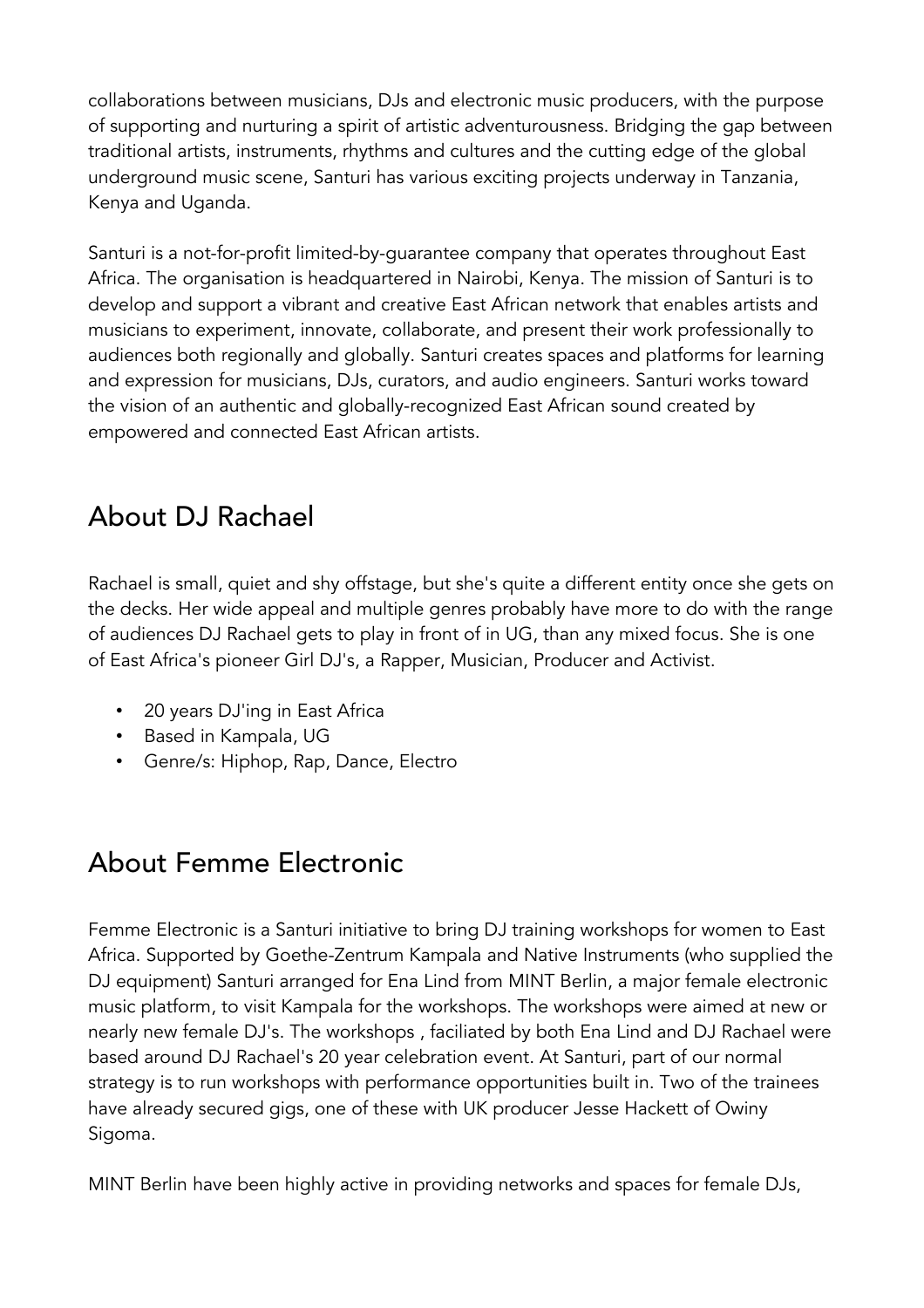### The Ugandan Context

Electronic music itself is very much in its infancy in Uganda and East Africa in general. However, in the last 2-3 years Uganda has seen a rapid surge in interest in DJ culture and electronic music, evidenced by various new events, festivals and tours that have pushed it into the arts and culture landscape. With one notable exception [from the Santuri [Network](http://www.santurisafari.org/?page_id=51) [DJ Rachael\]](http://www.santurisafari.org/?cpt_artist=john-doe-2), women have been largely absent from this process.

#### The Rapture Warehouse Party

DJ's Rachaels celebration of 20 yrs in the business. Ena Lind from Berlin also took a turn on the decks. The party was much covered in the Ugandan press and beyond.

#### About Womex 16 DJ Summit

The WOMEX DJ Summit invites artists from all over the world to perform in front of the the WOMEX delegates and general public. It's a huge market place for talent that often leads to many new opportunities for artists.

In just four years, the WOMEX DJ Summit has grown to become one of the most popular programme elements, with customised club nights that feature a cherry-picked line-up of DJs highlighting the trends, sounds and beats featured on dance-floors across the world. With its fifth edition to be held at WOMEX 16, the WOMEX DJ Summit has become a drawcard for professionals and musicians seeking club sounds and electronic music from across the world.

Five electronic acts, curated by [Guy Morley](http://www.womex.com/virtual/no_nation/member/guy_morley_1) (UK), hit the decks at Sala Capitol in Santiago de Compostela, Galicia, Spain, who had this to say on WOMEX and the electronic scene:

"Dance music culture is a really important element of world music; helping to both excite new audiences and move on preconceptions. The self-confidence of 'homegrown' dance music is charged-up around the globe creating popular musical archetypes that threaten the dominance of US and European 'pop' culture. Native markets grow stronger and a new generation make their mark, often more reliant on neighbouring markets than on ones further afield, in Europe or North America. The evidence for this can be seen in through this year's DJ submissions, where there were really strong fields from both Africa and South America. These